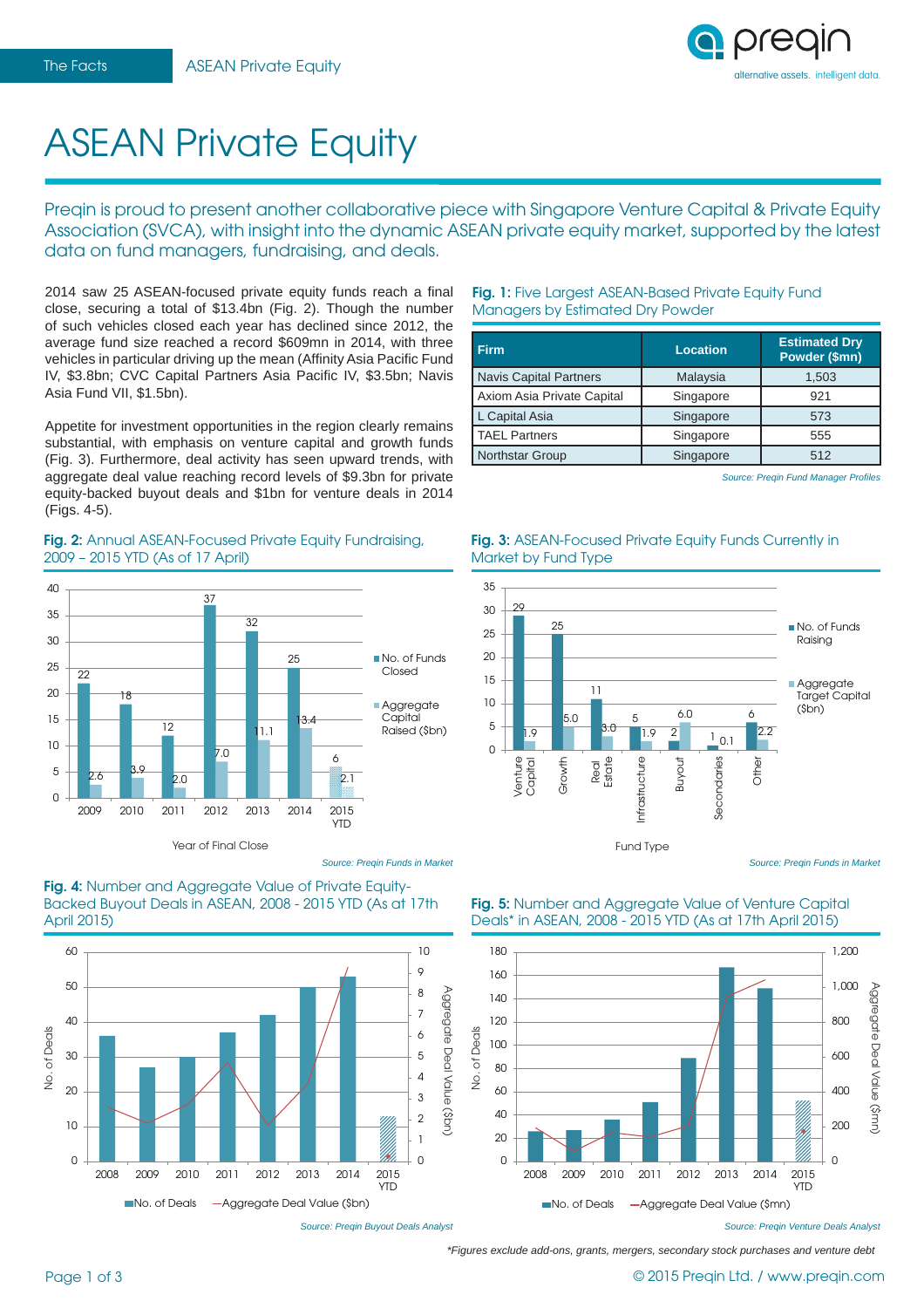

# Private Equity & Venture Capital Assets under Management in 2014 - SVCA

In 2014, although the total number of new funds raised with Asiafocused themes (including country-focused and pan-Asian funds) increased, average fund size was smaller at around \$300mn. Assets under management of private equity and venture capital fund managers in Singapore remained flat at around \$28.3bn (SGD 36bn).

Singapore-based fund managers were focused on putting money to work as total private equity and venture capital investments more than tripled, exceeding \$9bn. Private equity investment highlights included the \$1.4bn buyout of SGX-listed Goodpack by KKR and Blackstone's \$800mn investment in Tamarind Energy. Venture capital investments by Singapore-based fund managers also increased, exceeding \$400mn with the largest percentage growth into Southeast Asia.

Total private equity and venture capital investments in Southeast Asia saw a year-on-year increase with a significant rise in the number of early stage venture capital deals. Attracted by the rising middle class and potentially large market for internet and mobile products and services, the number of investments in early stage Indonesian technology companies more than doubled in 2014. Singapore's stable legal structure, pro-business tax environment and government incentives for technology start-ups continued to be attractive for the setup of both early stage enterprises and venture capital funds. Singapore continued to be a major investment hub with Singapore-based fund managers accounting for more than 55% of total private equity and venture capital investments into Southeast Asia.

Fig. 1: Singapore Private Equity and Venture Capital Assets under Management\* (AUM), 2012 - 2014



*Source: SVCA*

Investments in Singapore-based target companies also took the lion's share, with a total exceeding \$2.7bn. Venture capital investments in Singapore companies were augmented by foreign capital co-investing with local funds such as investments by Softbank, Hillhouse Capital and GGVC into GrabTaxi.

*\*AUM estimates include committed capital (uncalled commitments or dry powder plus unrealized value of portfolio assets) for funds with principal management or invested capital for funds with discretionary/advisory management responsibilities in Singapore excluding sovereign wealth funds.*



Register for demo access to find out how Preqin's Private Equity Online can help your business:



# **www.preqin.com/privateequity**